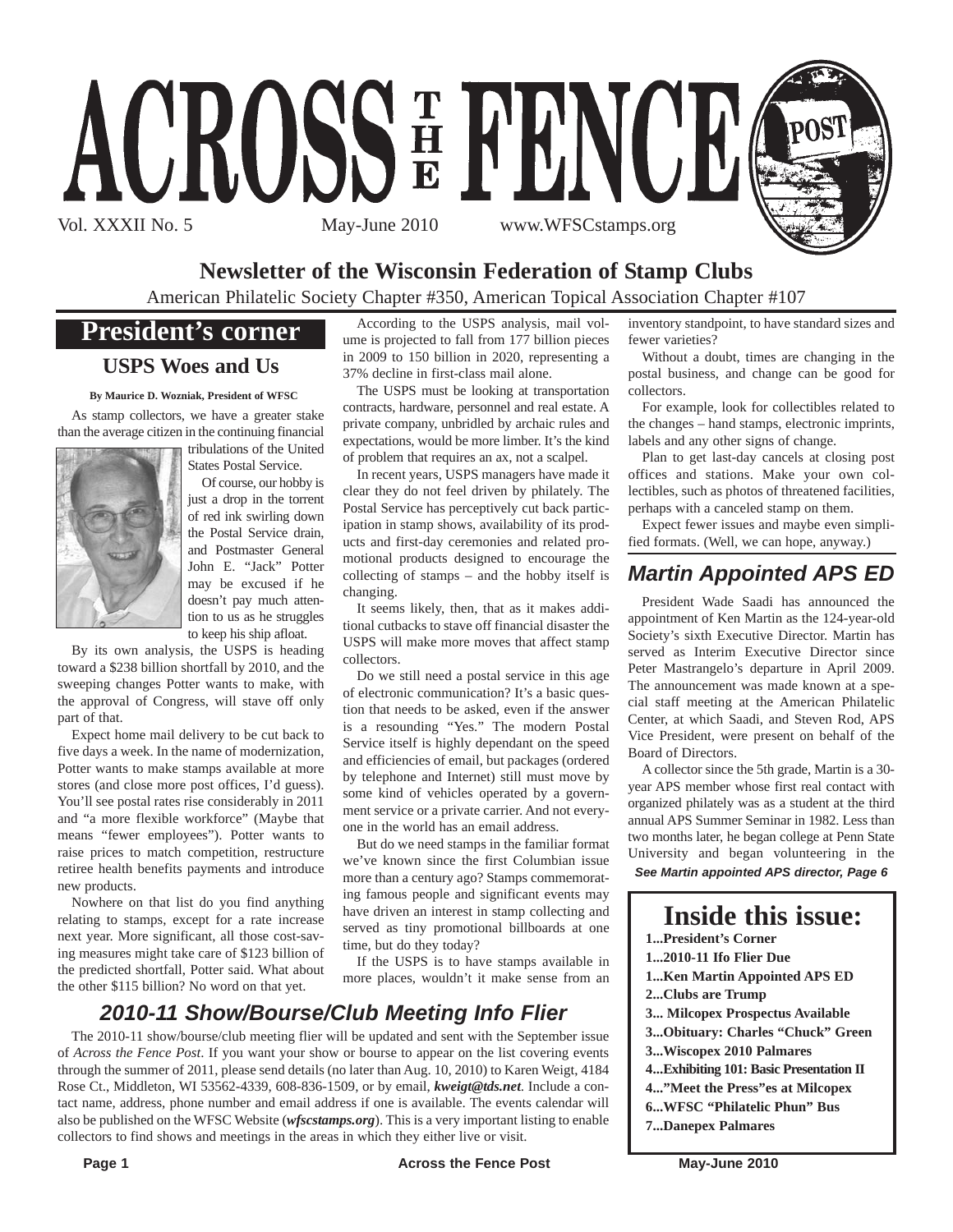### **Clubs are Trump**

**By Maurice D. Wozniak, President of WFSC**

Here are some of the reasons you should participate in your stamp club activities (adapted from a list of reasons found in another organization's mailing):

- **1.** Your contribution makes a big difference.
- **2.** There's something for everyone.
- **3.** Without volunteers, the club would cease to exist.
- **4.** Participation lays the groundwork for
- future activities, education and support.
- **5.** You will feel satisfaction in helping others.
- **6.** It keeps you active and healthier.
- **7.** It's a great way to build a team.
- **8.** By building your club you build your community.

**9.** It relieves stress.

- **10.** It gets you out of the house.
- **11.** You meet new people, make new friends.
- **12.** It provides opportunities to learn more about the hobby of stamp collecting.
- **13.** Gain new knowledge, skills, experience, confidence and self-esteem.

### *Getting club information into* **ATFP**

To make sure your stamp club's activities and information are noted in the "Clubs are Trump" section of *Across the Fence Post*, please send newsletters or other information to President Maurice Wozniak, 1010 Berlin St., Waupaca, WI 54981 (mwoz@live.com). Submissions of club news may be sent

directly to the editor.

- **14.** You can help build your club into a showpiece.
- **15.** Enjoy meaningful philatelic conversation.
- **16.** Find new stamps.
- **17.** Find a new home for stamps you don't need.
- **18.** Share the hospitality.
- **19.** It's fun!
- **20.** With everyone's participation, your projects will be successful.

Sure, we can find more reasons, but these should be enough to start. Share them with others, and you can't help but be successful.

### \* \* \*

### **Program ideas**

The **Milwaukee Philatelic Society** heard a talk on philatelic fakes and counterfeits. Those at the meeting found out that a little knowledge

### *Across the Fence Post* **Ad Rates (revised 1/06)**

| Type Size                                           | Commercial | Club    |
|-----------------------------------------------------|------------|---------|
|                                                     | Rate       | Rate    |
| A Full page $(7\frac{1}{4}x(9\frac{1}{2}y))$        | \$42.00    | \$33.75 |
| B Half page $(7\frac{1}{4} \times 4\frac{3}{4})$    | \$26.25    | \$21.00 |
| C Large $\frac{1}{4}$ page $(4 \frac{3}{4} x)$ (5") | \$20.50    | \$16.50 |
| D Medium $\frac{1}{4}$ page                         | \$14.75    | \$11.75 |
| $(4\frac{3}{4}$ " x 3 $\frac{3}{4}$ ")              |            |         |
| E $1/8$ page $(2\frac{1}{4}$ " x $3\frac{3}{4}$ ")  | \$7.50     | \$6.00  |
| F Econo Ad $(2\frac{1}{4}$ " x $2\frac{3}{4}$ ")    | \$3.75     | \$3.00  |
| G Reduced Business Card                             | \$2.75     | \$2.25  |
| $(2\frac{1}{4}$ " x 1 $\frac{1}{4}$ ")              |            |         |
| H Back page $(7\frac{1}{4}$ " x $9\frac{1}{2}$ ")   | \$57.75    | N/A     |
|                                                     |            |         |

*Please make checks payable to :W.F.S.C.*

can help save a collector from being taken.

**American Topical Association Chapter 5**, Wauwatosa, featured a show-and-tell program with members talking about Olympics-based items from their collections.

### \* \* \*

### **What others are doing**

The **Wauwatosa Philatelic Society** re-elected Joel Haeberlin president, Al Eckl vice president, John Fagan treasurer and Nada Bevic secretary. The club voted to donate \$100 toward efforts to promote the hobby with youth in the area.

In the newsletter of the **Northwoods Philatelic Society**, Iron Mountrain, Mich., Editor Jim Stearns wondered who might make up a cacheted cover for the United States Olympics stamp featuring a snowboarder – and then get an autograph of Olympian Nick Baumgartner from nearby Iron County.

**American Topical Association Chapter 5**, Wauwatosa, received a donation of first-day covers and plans to use them as prizes in club activities.

**\*\*\***

*Information for "Clubs Are Trump" is gathered from club newsletters. Please send newsletters to Maurice D. Wozniak, 1010 Berlin St., Waupaca WI 54981.*

*Bring a friend to your next stamp club meeting or activity. Your friend and club will thank you!*

### **Wisconsin Federation of Stamp Clubs officers** *Across the Fence Post* is the official publication of stamp Clubs, Inc., a

#### PRESIDENT Maurice D. Wozniak

1010 Berlin St. Waupaca, WI 54981 715-258-2025 mwoz@live.com

#### VICE PRESIDENT Jim Stollenwerk

1020 Hazelwood Court West Bend WI, 53095 Home: 262-306-0829 Cell: 262-305-1483 jsastollen@charter.net

#### **SECRETARY**

Judy Essig jdyessig@hnet.net

### TREASURER

Charles H. Green 5199 Bittersweet Lane Oshkosh WI 54901-9753 920-426-1066 bgreen9001@yahoo

#### VP YOUTH DIVISION

MaryAnn Bowman P.O. Box 1451 Waukesha, WI 53187

### NE REGION VP

### Al Marcus

maram@tds.net Green Bay Phil. Soc. Northwoods Phil. Soc. (Iron Mountain) Outagamie Phil. Soc. Wisc. Postal Hist. Soc.

#### EAST CENT. REGION VP Vern Witt

Fond du Lac Stamp Club Kettle Moraine Coin & Stamp Club Manitowoc Phil. Soc. Oshkosh Phil. Soc. Sheboygan Stamp Club

#### SW REGION VP Valerie Cook

Badger Stamp Club Baraboo Stamp Club Janesville Stamp Club Monroe Stamp & Postcard Club

### SOUTH CENTRAL REGION VP

Art Gaffney stehlee@aol.com Waukesha County Phil. Soc.

#### SE REGION VP Art Schmitz

pescador@milwpc.com Am. Top. Assn. (Chap. 5) North Shore Phil. Soc. (Milw.) Northwestern Mutual Stamp Club Polish American Stamp Club Wauwatosa Phil. Soc. American Air Mail Soc. (Billy

- Mitchell Chapter)
	- Germany Phil. Soc. (Chap. 18) Italian American Stamp Club Milwaukee Phil. Soc.

#### CENTRAL REGION VP Mike Lenard

Central Wisc. Stamp Club Chippewa Valley Stamp Club Northwoods Stamp & Coin Club (Rhinelander)

Wisconsin Valley Phil. Soc.

member of the APS (since 1953). For more information about WFSC, please contact the Central Office. AFTP is published monthly September through April, and every other month May through August (10 issues per year). News of Wisconsin collectors, club news and

the Wisconsin Federation of Stamp Clubs, Inc., a 501c3 non-profit organization. WFSC also is a life

gratis original philatelic features are welcomed. The editor accepts submissions in any format, but prefers email if possible. Editor reserves the right to make editorial changes to submitted copy.

Material appearing in AFTP not carrying an individual copyright notice may be reproduced only by not-for-profit organizations, provided the author(s) and AFTP receive credit or attribution. All materials carrying an individual copyright notice are the sole property of the author(s).

Unless explicitly stated by an officer in conjunction with official WFSC business, opinions expressed by the editor or individual authors are not necessarily endorsed by the WFSC.

Submission deadlines for editorial and avertising materials are for the 1st of the month preceding month of publication (i.e. Jan. 1 for Feb. issue).

All show calendar information, along with all other editorial matter and listings, should be sent to: Wayne L. Youngblood, Editor ATFP, P.O. Box 111, Scandinavia WI 54977-0111. (youngblood@tds.net) phone: 715-467-4416.

Advertising material and payment should be sent to Dave Carney, Advertising Manager, AFTP, P.O. Box 55, Kimberly, WI 54136-0055. (dcarneyl@new.rr.com) phone: 920-687-9077. For a complete list of advertising rates and policies (display, classified and listings), request a copy from the advertising manager.

## mjlenard@aol.com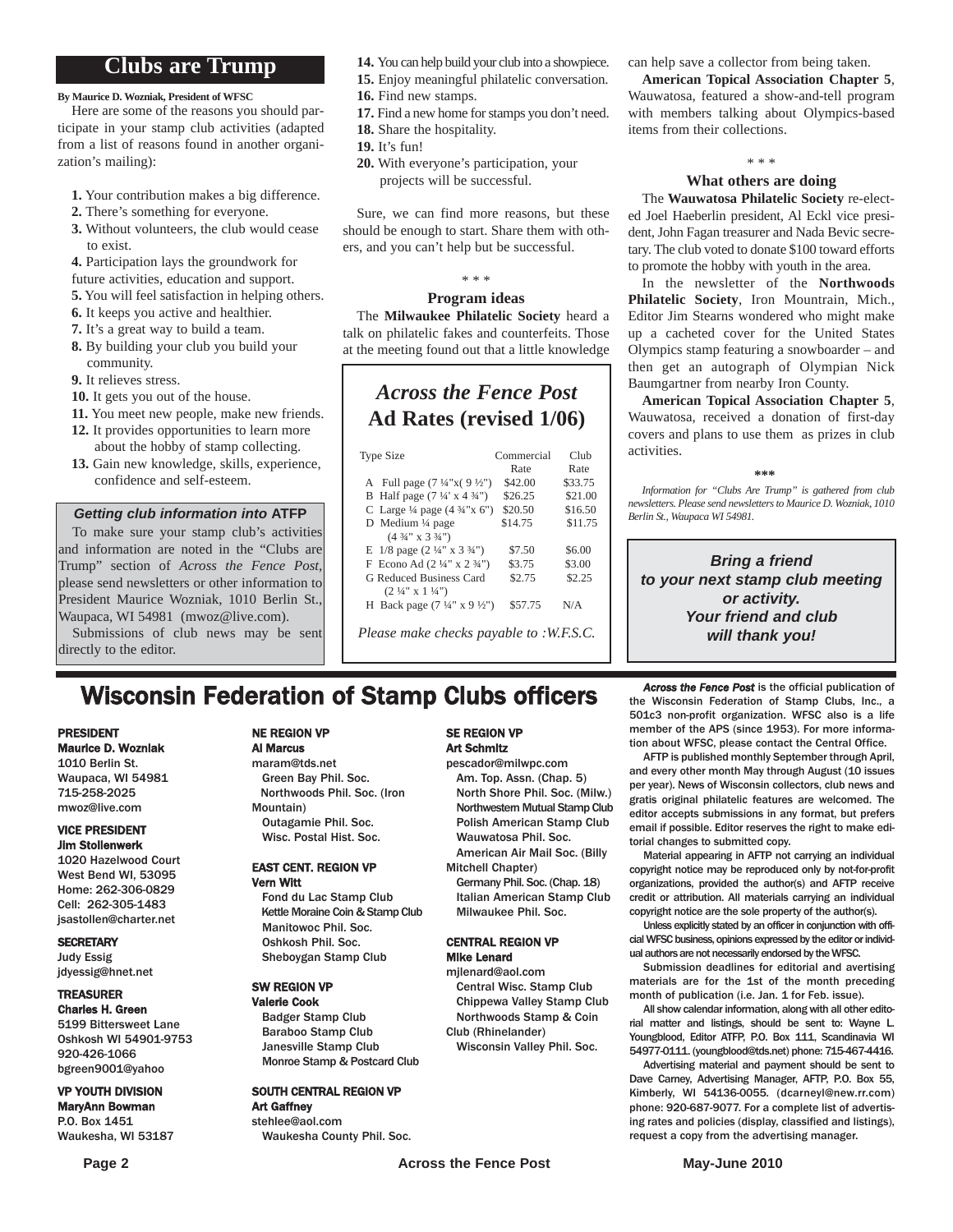### *Milcopex Exhibitor Prospectus Available*

All members of the Wisconsin Federation of Stamp Clubs are invited to participate in Milcopex 2010, Wisconsin's national-level stamp exhibition, celebrating our return to the Wyndham Milwaukee Airport & Convention Center (formerly Four Points by Sheraton Milwaukee Airport), 4747 South Howell Avenue, Milwaukee, Wis., Sept. 24-26, 2010.

Also, Milcopex 2010 will, for the first time, include a section of locally judged exhibits subject to Wisconsin Federation of Stamp Club standards, rather than the more restrictive national standards applicable to regular Milcopex exhibits.

Milcopex 2010 also will include a section of non-competitive exhibits, including four- and eight-page exhibits designed both to introduce novice exhibitors to the pleasures of exhibiting and to give experienced exhibitors a forum for displaying subjects too limited for even a single-frame exhibit.

The theme for this year's show is "Innovations in Philately."

Milcopex 2010 gladly accepts exhibits of all types. Consistent with our show theme, however, Milcopex 2010 especially solicits:

**1.** Exhibits reflecting innovations in philately, in the delivery of the mails or in the production or distribution of stamps and other philatelic items, and

**2.** Exhibits from novice or intermediate exhibitors or newer exhibits from established exhibitors.

Milcopex prides itself on encouraging new exhibitors and new exhibits, and welcomes all classes and levels of philatelic exhibits, from youth or novice exhibits through the most advanced, championship-level displays, as well as from the mainstream to the esoteric. As an APS World Series of Philately show, the Milcopex Grand Award winner is eligible for the annual "Champion of Champions" competition at Stampshow 2011.

Although we would like you to join us, you need not attend Milcopex in person to participate. We accept mailed exhibits and those delivered by agents.

The various exhibitor prospectuses and other information about the show are available on the MPS website, **www.milwaukeephilatelic.org**, by mail from Robert Henak, P.O. Box 170832, Milwaukee, WI 53217, or by e-mail: *henak8010@sbcglobal.net*.

### *Charles H. Green, 1929-2010*

Charles H. (Chuck) Green of Oshkosh, treasurer of the Wisconsin Federation of Stamp Clubs, died at Mercy Medical Center, Oshkosh, April 9. He was 80 years old.

A collector of United States stamps for many years, Green was a long-time member of the Oshkosh Philatelic Society and was its immediate past president. He took the office of WFSC treasurer July 1, 2008, and would have completed his term this summer.

He was born in Gary, Ind., in 1929, and graduated from Oshkosh High School in 1947. Green served in both the U.S. Navy and U.S. Army. His adult working years were as an insurance agent in Omro, Wis. Green assumed leadership positions in



*Charles "Chuck Green.*

several charitable and civic organizations. He was state president of the Elks, as well as the Past Exalted Ruler and current treasurer of the Oshkosh Elks Lodge. He was a past president of the Oshkosh Jaycees and past president of the local United Cerebral Palsy board, on which he was a member for 10 years. He had been a mentor for the Winnebago County Literacy Council and a former Little League coach.

In recent years, the Oshkosh Philatelic Society would have a club meeting activity of sharing of members' "other hobbies." Green usually would show interesting books he had collected from his growing-up years. The WFSC planned to donate a philatelic book in his honor to the Oshkosh Public Library.

Green is survived by his wife, Beverly, four children and nine grandchildren.

A memorial Service was held April 13. It was attended by several collectors from the OPS and the WFSC.

**Also:** WFSC Jerry Husak Topical Awrad; Women Exhibitors Sterling Achievement Award

**Club Award Results**

**Non-Competitive Exhibits** *The Statue of Liberty* **David Borchert** *Greek Stamps and Covers Commemorating the 11th World Boy Scout Jamboree* **James E. Byrne** *Florida Crawfish Tax Stamps* **Roland Essig** *Diamond Reef Cinderellas* **Roland Essig** *Michael, Gabriel & Associates* **Roland Essig** *Let's Visit the Zoo & Aquarium* **Roland Essig** *How Does He Love Me? Let Me Mount the Ways* **Ellen Henak** *Horsing Around* **Robert R. Henak Also:** Most Popular Exhibit *Too Many Stamps* **Robert R. Henak** *A Cover for All Programs* **Robert J. Mather** *The Seven Endangered Italian Donkey Breeds* **Robert J. Mather** *"Tanks" for the Memories* **Robert J. Mather** *Wisconsin Postal History - The First 100 Years* **William B. Robinson**

Wisconsin Postal History Society – 11 points Northwoods Philatelic Society – 8 points American Topical Association Ch.5 – 4 points

Badger Stamp Club – 3 points

 $Machins$  - The Early Years

### **Wiscopex 2010 palmares (awards), Oshkosh, Wis., April 10, 2010**

### **Youth Exhibits**

**Silver (Second Place Ribbon):**

*Covers Tell the Story of Flight* **Nicholas Corddry Also:** Youth Grand Award

**Bronze (Third Place Ribbon):**

*Around the World in 80 Stamps* **Emily Chmielewski**

### **Adult Competitive Exhibits**

**Multi-Frame Gold (First Place Ribbon):**

| Life in Milwaukee - 1880 - 1914         | <b>James Meverden</b> |
|-----------------------------------------|-----------------------|
| <b>Also:</b> Best of Show               |                       |
| Single-Frame Gold (First Place Ribbon): |                       |
| T11<br>$1027$ $116$ $21$ $1$ $21$       | B #*1, XX7* .1        |

| The 1937 U.S. Christmas Seal                          | <b>Milt Wirth</b> |
|-------------------------------------------------------|-------------------|
| <b>Also:</b> Best Single-Frame Exhibit                |                   |
| A Funny Thing Happened on the Way to the Post Office  | <b>Milt Wirth</b> |
| The Winnebago Portage                                 | <b>Neal West</b>  |
| Also: Wisconsin Postal History Award                  |                   |
| Manuscript RFD Postmarks of Wisconsin                 | <b>Neal West</b>  |
| Uses of the 1940 Bermuda Half-Penny Provisional Stamp | <b>John Pare</b>  |

**Single-Frame Silver (Second Place Ribbon):**

*Parcel Post Stamps on Wisconsin First Class Mail* **Neal West Also:** American Asscoaiation of Philatelic Exhibitors Silver Award of Honor

**Single-Frame Bronze (Third Place Ribbon):**

*Romantic Realism in Norman Rockwell's Liberian Scouts on Stamps Issue of 1979* **James E. Byrne**

**Page 3** May-June 2010

*The British Letterbox* **Milt Wirth**

*St. Francis of Assisi* **Maurice D. Wozniak**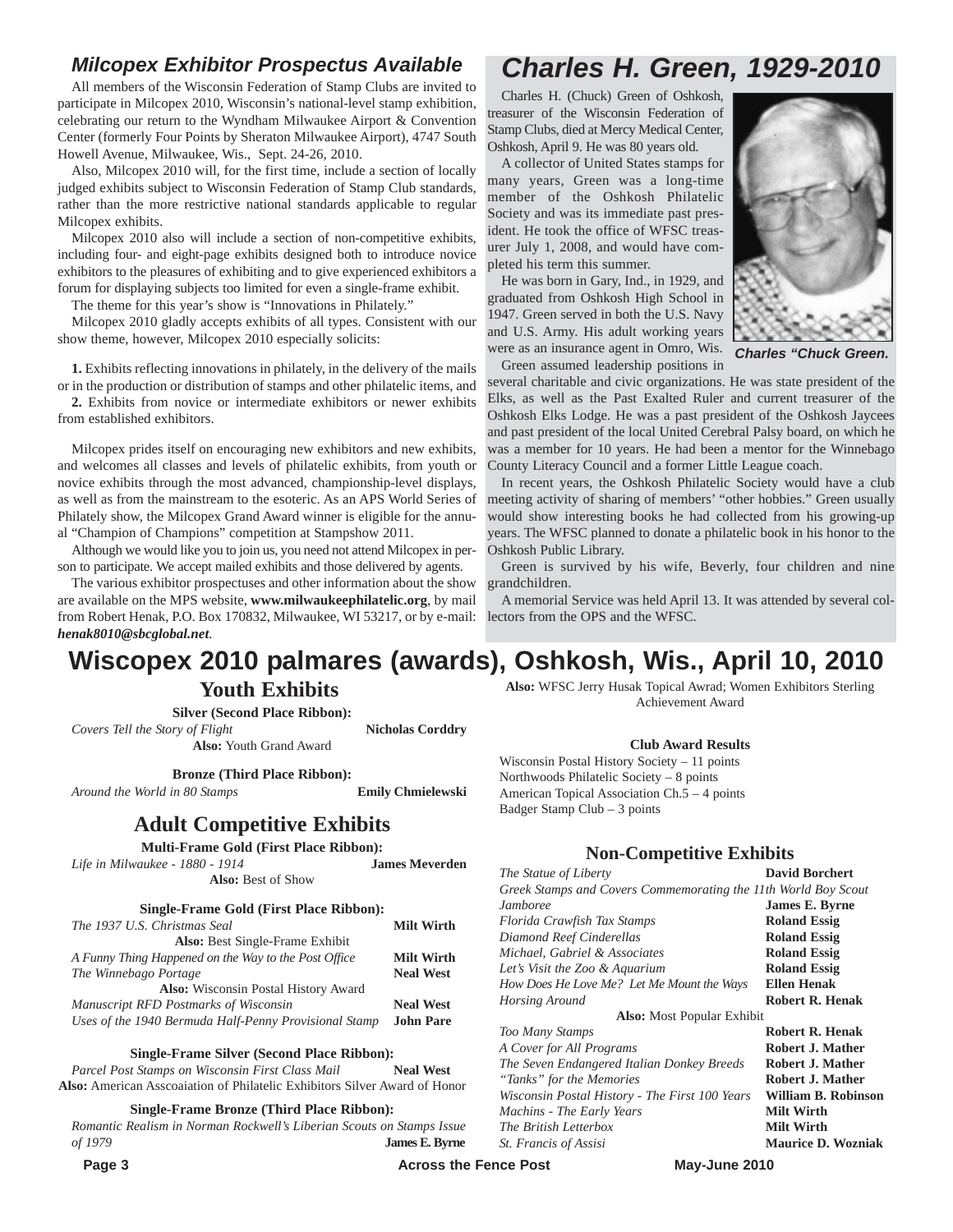### *Exhibiting 101: Basic Presentation, Part II*

#### *By Robert R. Henak*

Last month, we discussed presentation basics in terms of the philatelic material, writeup and white space. This month, we address presentation in terms of the physical stuff that holds the exhibit together.

### **Paper**

The most common-sized paper in exhibiting, as in real life, is regular 8½- by 11-inch paper. The basic "Ameripex" exhibit frame used by Milcopex (and all national level shows), as well as by Danepex and Wiscopex, holds 16 regularsized pages in four rows of four pages each. Some shows, such as Rockpex in Rockford, Ill., use nine-page frames (with extensive overlap of pages), while Cerapex in Cedar Rapids, Iowa, uses six-page frames (two rows of three pages across each). There are even some really oldfashioned four-page exhibit frames still around.

In the standard 16-page frames, pages can be as much as 11½ inches high without overlapping and, rather than four pages in a row, you can substitute three pages up to 11¼ inches wide without overlap. The larger pages can be used for larger documents or to mount business sized (sizes 9 or 10) envelopes or similar materials horizontally rather than at an angle.

Larger pages are more difficult to find, although you can use 11- by 11-inch scrapbook pages available from Michael's or similar hobby shops. However, you would need a printer that can handle the larger pages.

Whatever pages you use for your exhibit, make sure that they are acid free and archival quality. Business quality or resume paper available at most office supply stores usually meets this standard, but check the labeling to make sure. Although more expensive than standard copy paper, it is well worth it to protect your philatelic material.

Make sure you buy a large enough package of paper for your entire exhibit, including any anticipated (and unanticipated) future revisions. Paper, even from the same company and with the same label, can be slightly different colors, which can distract from your exhibit if they are combined.

Whatever size paper you choose to use for your exhibit, avoid anything about the paper that would distract from the philatelic material. No decorative borders and no preprinted album pages. Stick with a neutral color: white, cream, light parchment or light gray. Even-toned paper is preferable to mottled toning.

Finally, on this point, use paper that is heavy enough to handle your mounted material without sagging. If your printer will handle it, you can use 90- or 110-pound card stock (as long as it is acid free). Otherwise, you can print on quality, 25 lb. paper and use heavy cardstock as a stiffener (detailed later in this article).

### **Mounts**

You can mount the philatelic material in your exhibit using basically the same mounts you would use in your album. That means acid free stamp mounts and corner mounts – no tape, glue or old black photo mounts.

The one difference – and it is an important one – is that you should use clear stamp mounts rather than those with a black backing. Mounting everything with a black frame from the mount gets overwhelming, detracts from the philatelic material and makes every cover look like a mourning cover. Any stamp dealer carrying regular mounts should have a supply of clear mounts as well. They generally do not display them, however, so you have to ask. You also can buy clear mounts directly from dealers who advertize in *Linn's* or *Scott Stamp Monthly*.

It is acceptable to use hinges for used stamps, but you get more protection from mounts. Mounts also do a better job keeping the items exactly where you want them.

When mounting covers, souvenir sheets or other larger items, you can use larger-sized stamp mounts if they are large enough to fit the item comfortably. As in your album, never cram philatelic material into too small a mount.

A less-expensive, though less-protective, option is to use clear corner mounts. Smaller, self-adhesive corner mounts work well for postal cards or smaller covers in good condition. One- or two-inch gummed corner mounts are better for larger or more fragile covers and souvenir sheets. Just be very careful with gummed corner mounts that liquid does not migrate onto the pristine backside of gummed stamp or souvenir sheet.

### **Page protectors and stiffeners**

Every page of your exhibit should be placed into a heavy-duty page protector, both to protect the material and because most shows require them. Again, these must be acid free and archival to make sure they do not damage your material. Top-loading page protectors generally work better than side loading because they prevent the contents from falling out.

Regular Wilson/Jones, Avery or an office supply store's own brand of page protectors are fine – again – as long as they are marked acid free and archival. Also, it does not matter that they have the hole-punched tabs extending off the left side. These can be hidden behind the adjacent page when the exhibit is placed into the frames and also allows you to store the exhibit upright in a three-ring binder, which is better for the material anyway.

As noted before, if you use a lighter-weight paper for your exhibit, you will need a stiffener to prevent the pages from falling forward in the frames and to help the exhibit page handle the weight of the philatelic material. This can be accomplished by inserting a page of 90- or 110 pound cover stock (preferably the same color as the exhibit page) inside the page protector and behind the exhibit page. This trick also allows you to put your contact information and the page number of the exhibit on the stiffener rather than on the back of the exhibit page itself.

### *"Meet the Press"es Youngblood to Present Course at Milcopex 2010*

Noted philatelist and Wisconsin collector, Wayne Youngblood, will present a four-hour seminar over two days as a part of the "Innovations in Philately" theme of Milcopex. The workshop will introduce participants to the four basic  $\rightarrow$ forms of printing that have been used to produce United States stamps: line engraving, photogravure, lithography and typography (now known as letterpress). The classes will be similar to



parts of those offered by Youngblood during the APS Summer Seminar on Philately and at other WSP shows as a pre-course prior to the opening of the show.

At Milcopex, the class will be held from 9:00 a.m. to 11 a..m. on both Friday, Sept. 24, and Saturday, Sept. 25. This will allow participants plenty of time to enjoy the show's bourse, exhibits, and other educational offerings.

The fee for the class is \$35 if paid before July 31, 2010. After July 31, the fee will be \$50. Course materials will be distributed, and those completing the four-hour event will also receive several items, including a pair of the Stylized Eagle self-adhesive linerless test coil stamps (Scott TD123), currently valued in the Scott *Standard Specialized Catalogue of United States Stamps and Covers* at \$30.That item is shown nearby.

Reservations for the class, accompanied by the fee, should be mailed to MaryAnn Bowman, P.O. Box 11451, Waukesha, WI 53187.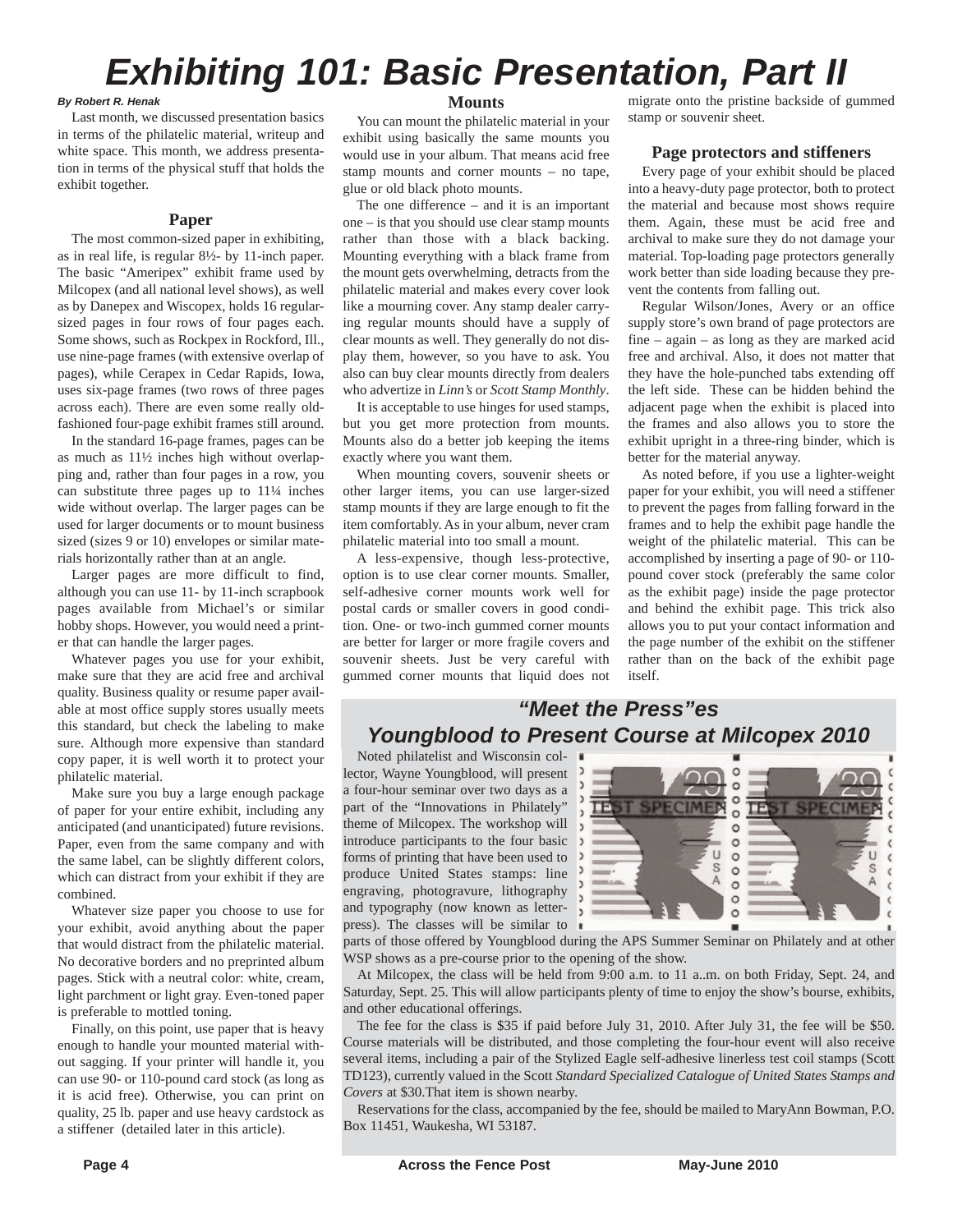# Eastern Auctions Ltd.

Canada's most trusted auction house

In addition to our award winning Public Auction catalogues, we offer interested collectors several other stamp buying opportunities on a regular basis.

We would like to introduce you to our Eastern Mail Sales-a listing of several thousand accurately described lots. These lots cover the whole range of philatelic collecting interests, from single stamps to complete collections with everything in between.

Our mail sales are published about seven times a year Take the time to

peruse one and we are confident you will find many desirable items wor-

thy of your collection.

Please contact us for your complimentary copy of our next sale.

Eastern Auctions Ltd., Box 250, Bathurst NB E2A 3Z2

**Attention Stamp Club Presidents:** 

Would your club benefit from additional membership?

Would your club be able to offer more engaging programmes if your Treasurer's Report was further in the Black?

Eastern Auctions is starting a new incentive program to help Local Stamp Clubs increase membership as well as improve their balance sheets.

Please contact Bill Burden@easternauctions.com for further information.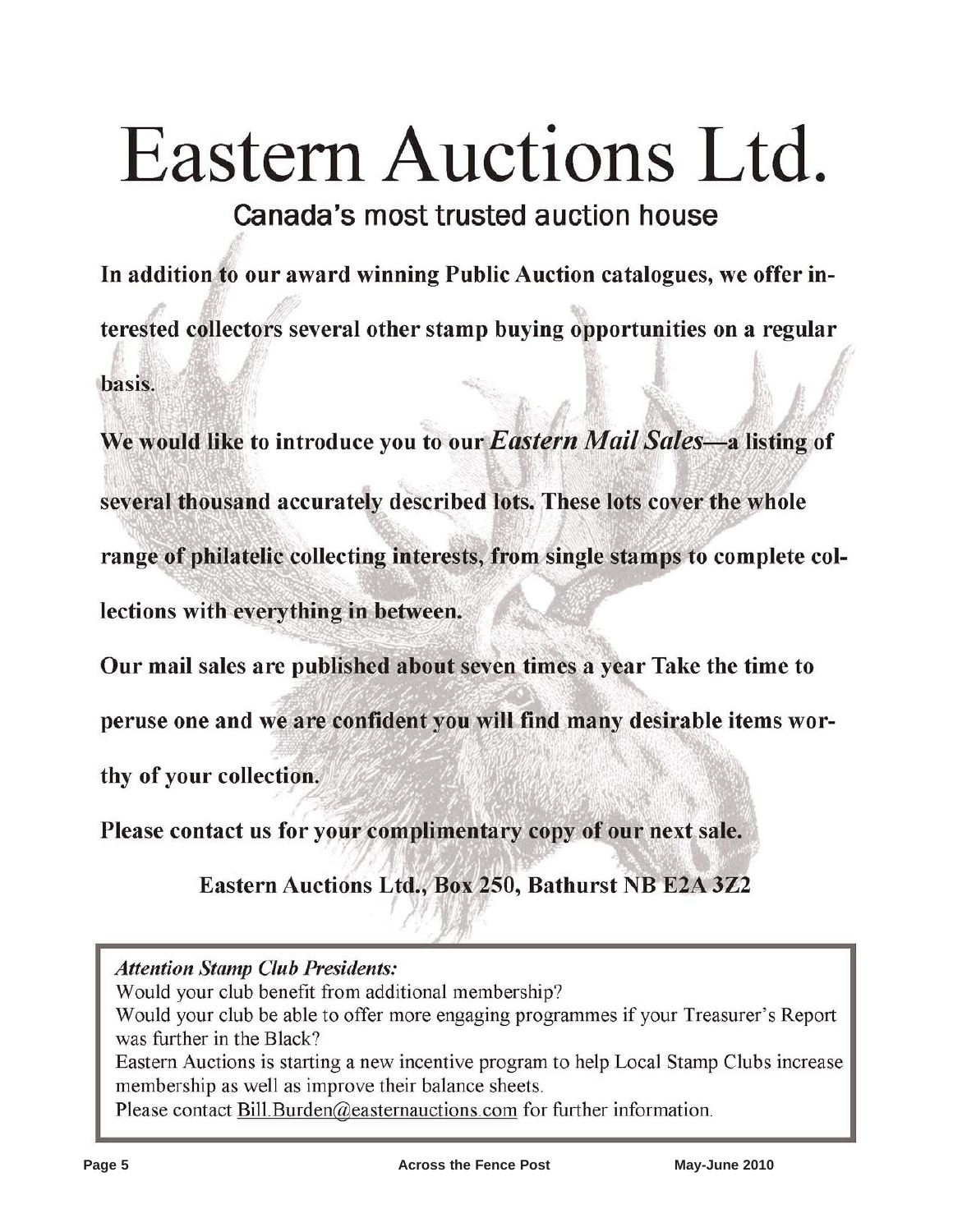### **Take the WFSC "Philatelic Phun" Bus To Americover this summer**

The Wisconsin Federation of Stamp Clubs is sponsoring a bus trip to Americover 2010 in Oak Brook, Ill, this summer. The trip will take place on Saturday, Aug. 7, 2010. The bus will leave the "Park and Ride" lot on Watertown Plank Road, between Highway 45 and Mayfair Road at 8:30 a.m., and leave the show at 4 p.m. (approximate arrival time back in Milwaukee is 6 p.m.).

The cost of the trip is \$30 per adult and \$10 per child. This fee includes the gratuity for the driver. A minimum of 25 adults is needed to cover the costs and allow the WFSC to break even. If the cost of the trip is met, any extra collected fees will be returned to adult participants. This bus trip is a service to stamp collectors and is not intended as a profit-making venture.

Americover is the national annual convention and exhibition of the American First Day Cover Society. It features a full dealer bourse, exhibits and seminars. Like the APS Stampshow and ATA's National Topical Stamp Show, Americover travels around the country from year to year. Having it in the Midwest this year affords Wisconsin collectors an opportunity to experience new dealers and see new exhibits. Help the Federation support the hobby and give yourself a stamp vacation for a day! Avoid driving the freeway – take the bus!!

What makes this a "philatelic phun" bus? The chance to win door prizes, the opportunity to socialize with other collectors from throughout the state and a special souvenir only for those taking the WFSC bus trip to Americover. Don't miss out!!

### *Please Remember:*

Please use the form below (or a copy) and make your check payable to WFSC. Mail your reservation to: MaryAnn Bowman, P.O. Box 1451, Waukesha, WI 53187. The deadline for reservations is July 19, 2010. Money will be returned if the trip is canceled.

### **Although Americover is a first-day cover event, the dealers present will carry all kinds of philatelic material!**

\* \* \* \* \* \* \* \* \* \* \* \* \* \* \* \* \* \* \* \* \* \* \* \* \* \* \* \* \* \* \* \* \* \* \* \* \* \* \* \* \* \* \* \* \* \* \* \* \* \* \* \* Adult Name: \_\_\_\_\_\_\_\_\_\_\_\_\_\_\_\_\_\_\_\_\_\_\_\_\_\_\_\_\_\_\_\_\_\_\_\_\_\_\_\_\_\_\_\_\_\_\_\_\_\_\_\_\_\_\_\_\_\_\_\_\_\_\_\_\_\_ Child Name: \_\_\_\_\_\_\_\_\_\_\_\_\_\_\_\_\_\_\_\_\_\_\_\_\_\_\_\_\_\_\_\_\_\_\_\_\_\_\_\_\_\_\_\_\_\_\_\_\_\_\_\_\_\_\_\_\_\_\_\_\_\_\_\_\_\_ Address: \_\_\_\_\_\_\_\_\_\_\_\_\_\_\_\_\_\_\_\_\_\_\_\_\_\_\_\_\_\_\_\_\_\_\_\_\_\_\_\_\_\_\_\_\_\_\_\_\_\_\_\_\_\_\_\_\_\_\_\_\_\_\_\_\_\_\_\_\_ Phone: \_\_\_\_\_\_\_\_\_\_\_\_\_\_\_\_\_\_\_\_\_\_\_\_\_\_\_\_\_\_\_\_\_\_\_\_\_\_\_\_\_\_\_\_\_\_\_\_\_\_\_\_\_\_\_\_\_\_\_\_\_\_\_\_\_\_\_\_\_\_\_ Email: \_\_\_\_\_\_\_\_\_\_\_\_\_\_\_\_\_\_\_\_\_\_\_\_\_\_\_\_\_\_\_\_\_\_\_\_\_\_\_\_\_\_\_\_\_\_\_\_\_\_\_\_\_\_\_\_\_\_\_\_\_\_\_\_\_\_\_\_\_\_\_ Amount enclosed:

American Philatelic Research Library two afternoons each week. By his second term in college Martin had founded the Penn State Stamp Club. His first paid employment with the APS was during the summers of 1985 and 1986, when he worked primarily in Expertizing and the Library. Later, Martin skipped college graduation and delayed summer 1986 employment a few weeks so that he could volunteer at Ameripex '86. *Martin Appointed APS director, from Page 1*

In 1995, following undergraduate and graduate work in Computer Science and Political Science, Martin began full-time APS employment in the Circuit Sales Department. By early the following year, his time was split between Youth, Development and Circuit Sales, and by the middle of 1996 he was also Acting Show Director – a position he held until becoming Deputy Executive Director in 2006. Martin's accomplishments as Show Director included creation of the APSwinter show (Ameristamp Expo), initiation of the popular Stamps by the Bucket and dime and dollar booths and the prestigious Champion of Champions competition.

In addition to the APS, Martin is a member of about 25 other national philatelic organizations, having been a member of seven others – the American First Day Cover Society, the American Philatelic Congress, the APS Writers Unit #30, the American Topical Association, the International Society of Worldwide Stamp Collectors, the Precancel Stamp Society and the United States Stamp Society – for 25 years or longer.

He served as president editor and, later, chair of the Board of the Junior Philatelists of America, and served as treasurer of the Errors, Freaks and Oddities Collectors Club. During his time with the APS Ken helped extensively with the youth area at Pacific '97 and served as Bourse Chair and Floor Manager for the Washington 2006 international show.

Martin has presented more than 20 different programs to numerous local stamp clubs, a multitude of shows (including the last three U.S. international exhibitions) and to more than a dozen non-philatelic organizations, such as Rotary and Lions Clubs. He also has served as adult leader for youth stamp collecting clubs in both Florida and Central Pennsylvania.

Martin collects used worldwide, but focuses on the areas of blood donation/transfusion, nondenominated stamps and covers documenting the mechanization and automation of the mails. A nationally accredited chief judge, his *Blood* exhibit has won most popular, best thematic and creativity awards at the national level. Ken was recognized for his service to the hobby by the Philadelphia National Stamp Exhibition in 2002, and as Man of the Year by the National Stamp Dealers Association in 2004.

He is a committed blood donor, having given more than 100 whole blood donations and more than 300 single-donor platelet products, and is Board Chair of the American Red Cross Greater Alleghenies Blood Region, which serves parts of six states. He has served on the Red Cross National Awards and Recognition Committee

(twice), on the Red Cross Pennsylvania State Services Council, and is currently Secretary of the Centre Communities Red Cross Chapter. Before the APS relocated to Bellefonte he served nine years on the Patton Township Planning Commission and now serves as Secretary for Historic Bellefonte, Inc.

Martin has received the Barash Award for Human Services (1992) and the Snyder Alumni Award (2000) from Penn State University, the Justham (1992) and Cheely (2006) awards from the Greater Alleghenies Blood Region and has been honored with an award named after him by the Centre Communities Red Cross chapter.

He believes the hobby is all about the people and readily admits that he would not be where he is today without the support of many, including John Hotchner, Lou Geschwindner, Keith Wagner, Bill Welch, Jack Harwood and Bob Lamb.

Martin understands that these are challenging times but believes that stamp collecting is a hobby second to none, and that with the support of the APS staff and the board, the Society can successfully tackle the many obstacles it faces.

Saadi stated, "The American Philatelic Society and American Philatelic Research Library Boards are delighted Ken has agreed to lead our organizations. He has led by example his entire life and has done so selflessly and with dignity. He brings his heart and soul to the job everyday."

Additional information on the APS is available from its website at *www.stamps.org* or by calling 814-933-3803.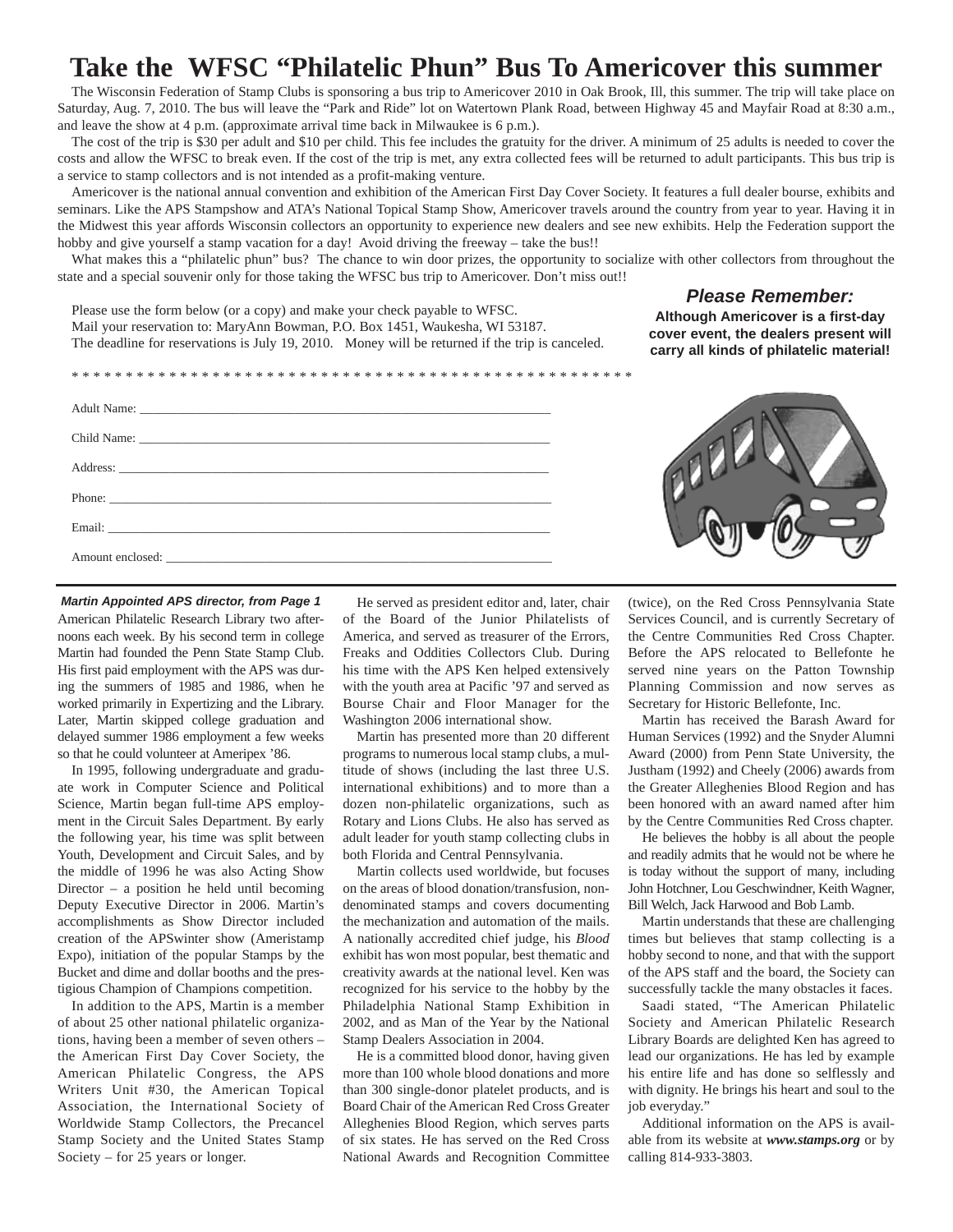

### Show Calendar and Registry

List your show, bourse, auction or other event here! *Calendar listings are free for one WFSC member-club event per year. Classified advertising rates apply for all non-members and other events appearing in this section.*

> **Other major non-WFSC shows near Wisconsin (right):**

We're all collectors... Please use stamps whenever possible

### **2010 WFSC show schedule\***

\*Some dates and details may be subject to change, and there will likely be additional listings.

West Allis – Tri-Pex Stamp Fair ATA Chapter 5, North Shore Phil. Soc., and Waukesha County Phil. Soc. St. Aloysius Gonzaga Hall 1435 So. 92nd St. Contact: Robert Henak, NSPS, P.O. Box 170832, Milwaukee, WI 53217 - 414- 351-1519, henak8010@sbcglobal.net,

> *Attend a show near you soon!*

### **May 8, 2010**

Sheboygan Falls – Sheboygan Stamp and Coin Show, Sheboygan Stamp Club Municipal Building, 375 Buffalo St. Contact: Barbara Stohl, P.O. Box 907, Sheboygan, WI 53082, 920-458-4883

### **June 19, 2010**

www.MilwaukeePhilatelic.org Rhinelander 29th Annual Show and Bourse, Northwoods Stamp and Coin Club James Williams Middle School, 915 Acacia Ln., 9 a.m. to 4 p.m. Contact: Larry Marten, 3295 Hancock Lake Rd., Harshaw, WI 54529 715-282-5636, lfmarten@yahoo.com or Bill Julian 715-277-2692

### **Danepex 2010 Palmares** and a positive on your mail!

**Best in Show:** *King on a Horse: the 10 & 15 Øre Values of the 1945 Greenland "American Issues."* **Charles Shoemaker**

#### **Single Frame First Place:**

*Drug Stamps* **Rob Henak** *Wisconsin Postal History: A Brief Look at the First 100 Years* **Bill Robinson** *1945 Overprint Issues of Greenland's "American Issue"* **Charles Shoemaker**

### **Second Place**

*Czech Judaica* **Rob Henak** *Uses of the Bermuda Half-Penny Provisional Overprint Stamp* **John Pare**

### **Third Place**

*A Canadian Connection: Greenland Mail To or Through Canada in the 1930s and 1940s* **Charles Shoemaker** *The Genesis of Semi-Postal Stamps* **Robert Voss**

**Most Popular Exhibit**

*The Genesis of Semi-Postal Stamps* **Robert Voss**

**Judges: Art Schmitz** (Milwaukee, Wis.), **Tim Wait** (Rockford, Ill.)

There were no multi-frame exhibits in the competitive categories.

|                   |                    | METROPOLITAN STAMP COMPANY<br>Of Chicago, Inc.           |
|-------------------|--------------------|----------------------------------------------------------|
|                   | P.O. Box 657       | Park Ridge, IL 60068-0657                                |
|                   |                    | <b>Collections Bought &amp; Sold</b>                     |
|                   |                    | U.S. • Worldwide • U.S. & Foreign Ducks                  |
| <b>Ted Castro</b> |                    | <b>Paul Enderle</b>                                      |
| (815) 439-0142    |                    | (847) 698-3351                                           |
|                   | FAX (815) 439-0143 | FAX (847) 698-3381                                       |
| 02.10             |                    | E-Mail: metrostamp@aol.com<br>www.metropolitanstamps.com |



Roger H. Oswald R.H.O. Postal History and Stamps Buy, Sell, & Trade Civil War Artifacts Postcards & Stamps Paper Americana 2514 Sheridan Pl.

**Page 7** May-June 2010



Crystal, Minn. – Minnesota Stamp Expo Maplewood Stamp Cub, Twin City Phil. Soc., Lake Minnetonka Stamp Club, Minn. Stamp Dealers Assoc. Crystal Community Center 4800 N. Douglas Dr. North

### **May 1-2, 2010**

West Allis, Wis. - Maypex '10 St. Aloysius Gonzaga Hall 1435 So. 92nd St.

**May 28-30, 2010**

Arlington Heights, Ill. – Compex '10 Chicago Area Philatelic Societies, Forest View Educational Center 2121 So. Goebbert Rd.

### *U.S. "Face" lots!!*

**I'm cleaning out the stamp room again (still)!**

### *While they last:*

**\$25 (face), \$50 (95%), \$100 (90%), \$250 (85%), more, postpaid**

**Wayne Youngblood P.O. Box 111 Scandinavia WI 54977-0111**

**youngblood@tds.net Always buying, selling and accepting consignments for Regency-Superior Auctions.** 06.10